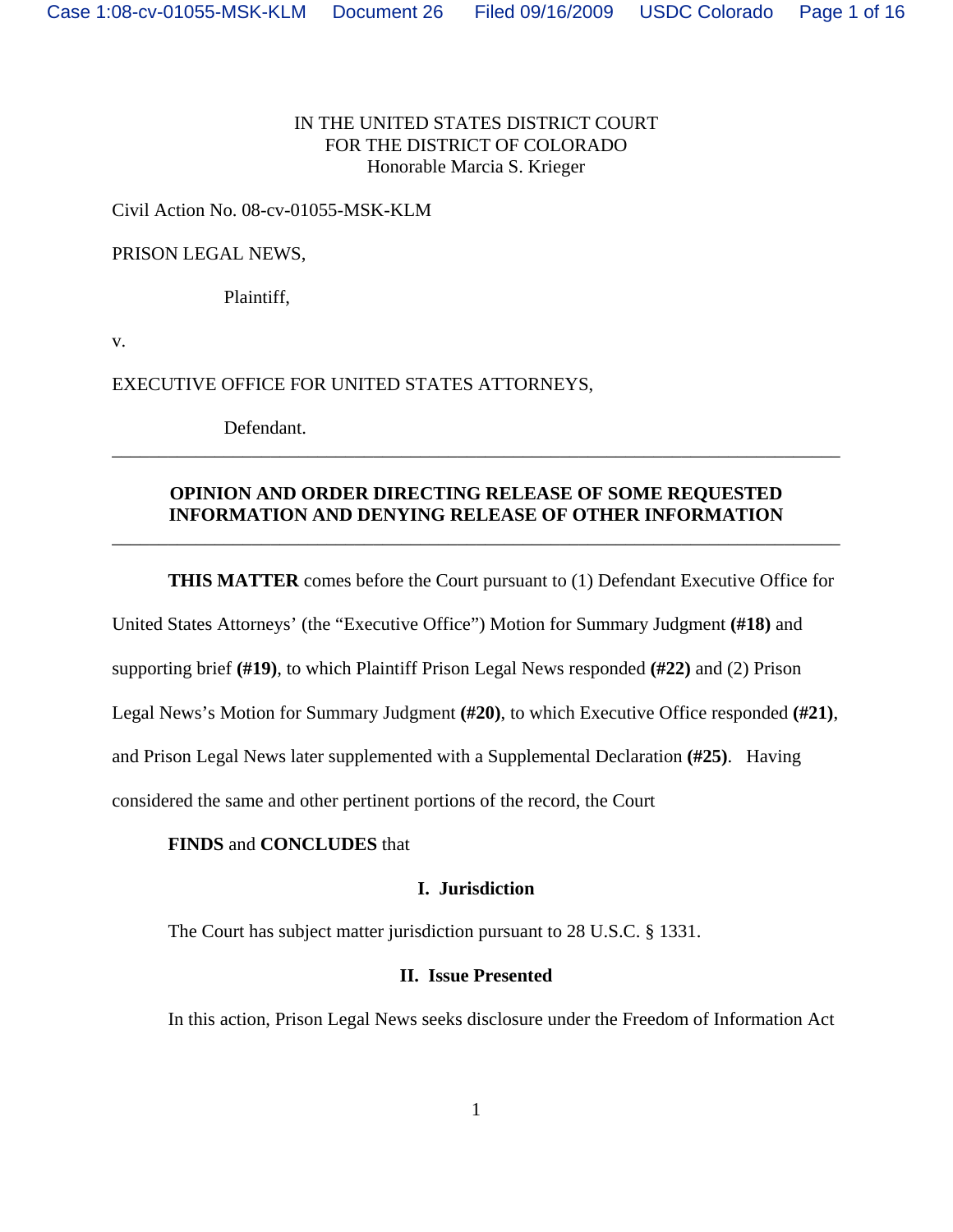$("FOIA")<sup>1</sup>$  of certain video and photographic records that were used in the prosecution of a federal death penalty case. The Executive Office maintains that the records are not subject to disclosure because they fall within two enumerated exemptions in FOIA. Therefore, the sole issue presented in this case is whether, as a matter of law, the records requested are properly withheld under an enumerated exemption in FOIA.<sup>2</sup>

#### **III. Material Facts**

On October 10, 1999, William Sablan and Rudy Sablan murdered Joey Jesus Estrella in their shared prison cell at the United States Penitentiary in Florence, Colorado ("USP-Florence"). The Bureau of Prisons ("BOP") videotaped William and Rudy Sablan's actions after the murder, which tape displays William Sablan's mutilation and handling of Mr. Estrella's body and internal organs and his purported drinking of Mr. Estrella's blood. Inevitably, the video also shows the numerous physical injuries that were inflicted on Mr. Estrella. The video also depicts the BOP's removal of William and Rudy Sablan from the cell, their initial physical exams, and their placement in four-point restraints in separate cells.

In separate trials, the government prosecuted William and Rudy Sablan for Mr. Estrella's murder. *See* 00-cr-00531-WYD-1 (William Sablan); 00-cr-00531-WYD-2 (Rudy Sablan). During the trials, the video and autopsy photographs were introduced as evidence and played for the courtroom audience. After the trials, all exhibits were returned to the parties pursuant to

<sup>1</sup> Particularly, 5 U.S.C. § 552(a)(4)(B).

 $2$  Although the parties have submitted cross motions for summary judgment, the only issue presented to the Court is for a legal determination on the application of FOIA exemptions. No material facts are in dispute. Therefore, the Court construes the cross motions for summary judgment as motions for determination of legal issues on undisputed facts.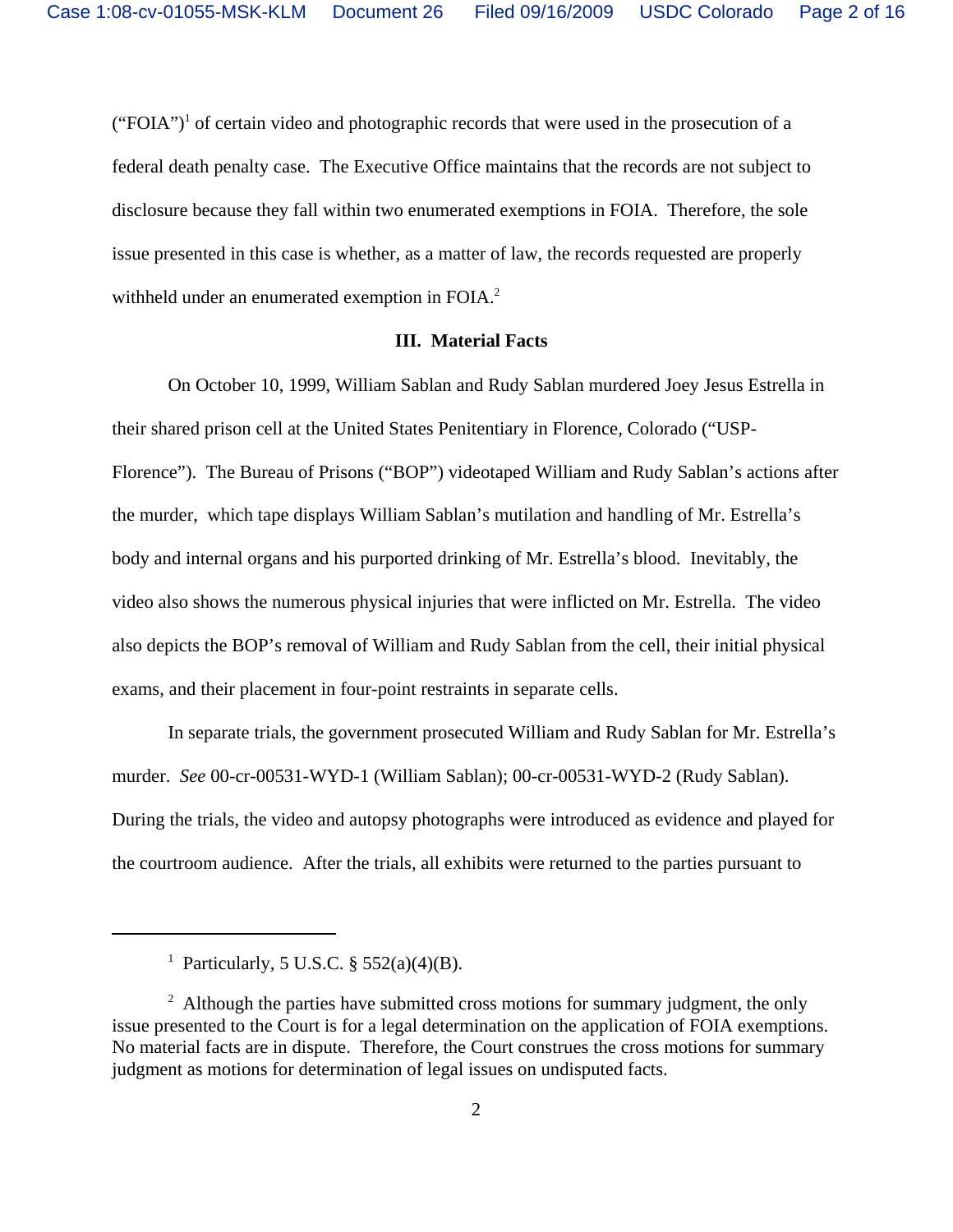court policy and order by Judge Wiley Y. Daniel. The United States Attorney's Office for the District of Colorado is currently in possession of the records at issue—the video and autopsy photographs.

On March 12, 2007, Prison Legal News sent a FOIA request to the U.S. Attorney's Office seeking disclosure of the video and the "still photographs of the body of" Mr. Estrella<sup>3</sup> that were used in the trials. The Executive Office denied the request in full on May 15, 2007. Prison Legal News's administrative appeal was denied on November 19, 2007. This lawsuit followed.

#### **IV. Analysis**

FOIA provides for public access to government agency records. *See* 5 U.S.C. § 552. Access, however, is permitted only with respect to information that sheds light on the government's performance of its duties. *Forest Guardians v. U.S. Fed. Emergency Mgmt. Agency*, 410 F.3d 1214, 1217 (10th Cir. 2005). There is a strong presumption for disclosure under FOIA and the statute's provisions are broadly construed to effectuate this goal. *Trentadue v. Integrity Comm.*, 501 F.3d 1215, 1226 (10th Cir. 2007). Nevertheless, FOIA includes nine exemptions which permit government agencies to withhold requested records. *See* 5 U.S.C. § 552(b). These exemptions are construed narrowly; the federal agency resisting disclosure bears the burden of justifying the application of an exemption. *See Trentadue*, 501 F.3d at 1226. In addition, to keep with the purpose of facilitating disclosure, FOIA requires governmental agencies to delete or redact any "reasonably segregable portion" that falls within an exemption

<sup>&</sup>lt;sup>3</sup> The parties appear to be in agreement that this request was in reference to the autopsy photographs.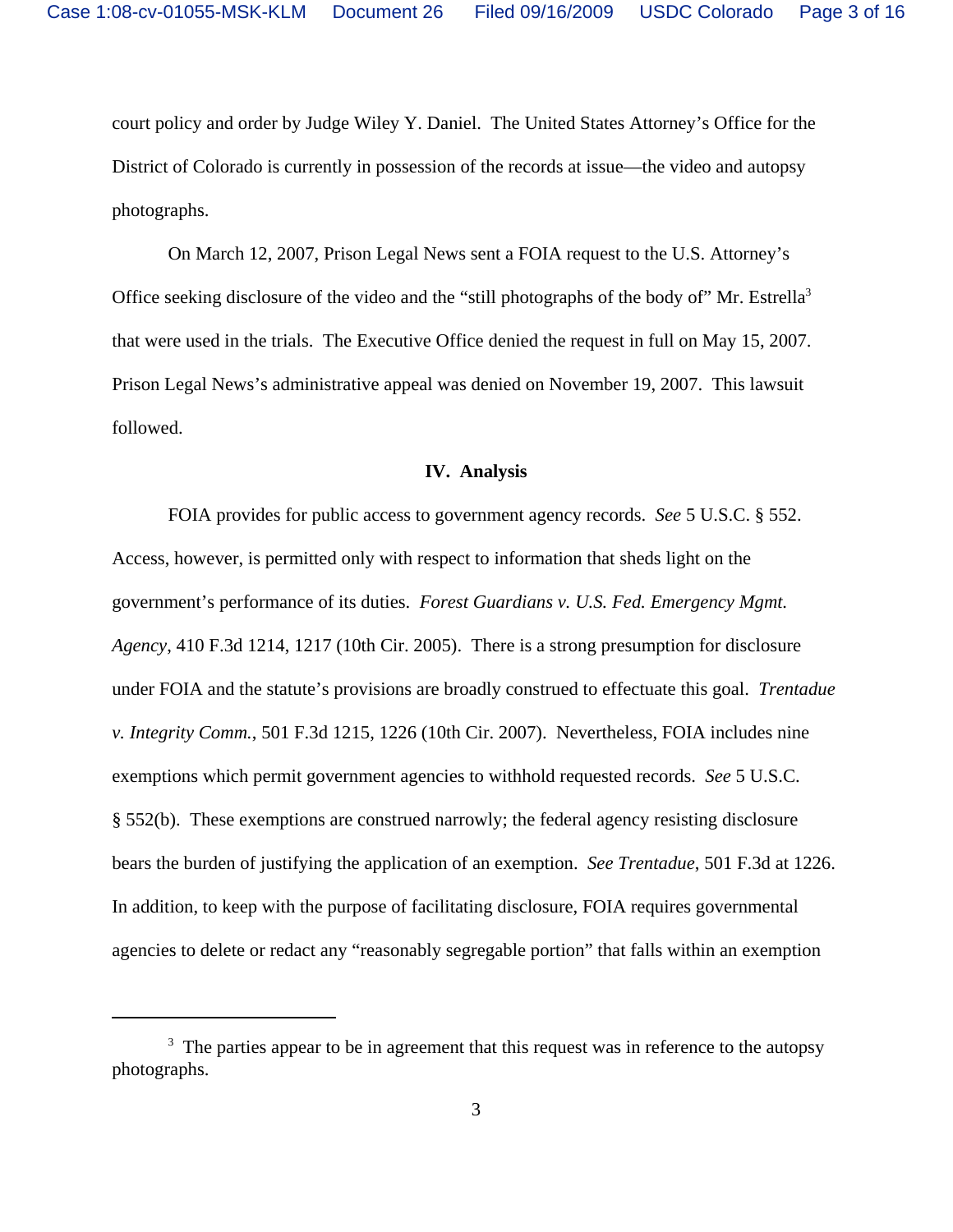and disclose the remainder of the record. *See* 5 U.S.C. § 552(b). Whether, and to what degree, a particular record is covered by an exemption is a question of law. *See Trentadue*, 501 F.3d at 1226. When an agency withholds documents under an exemption, the district courts have jurisdiction to review the application of the exemption *de novo. See* 5 U.S.C. § 552(a)(4)(B).

 The exemptions asserted by the Executive Office in this case are Exemption 6 and Exemption 7(C), which excuse disclosure of:

(6) personnel and medical files and similar files the disclosure of which would constitute a clearly unwarranted invasion of personal privacy [("Exemption 6")];

(7) records or information complied for law enforcement purposes, but only to the extent that the production of such law enforcement records or information . . . (C) could reasonably be expected to constitute an unwarranted invasion of personal privacy [("Exemption 7(C")].

Under Exemption 6, the term "similar files" is construed broadly and generally incorporates all information that applies to a particular individual. *Trentadue*, 501 F.3d at 1232 (citing *U.S. Dep't of State v. Wash. Post Co.*, 456 U.S. 595, 602 (1982)). The privacy interest protected by Exemption 6 is an "individual's control of information concerning his or her person." *U.S. Dep't of Defense v. Fed. Labor Relations Auth.*, 510 U.S. 487, 500 (1994) (hereinafter "*FLRA*").

Although similar to Exemption 6, Exemption 7(C) provides greater protection for privacy interests. *U.S. Dep't of Justice v. Reporters Comm. for Freedom of the Press*, 489 U.S. 749, 756 (1989). The statutory language demonstrates this disparity in breadth. Exemption 6 covers disclosures that "would constitute" a "clearly unwarranted" invasion of privacy, whereas Exemption 7(C) extends to disclosures that "could reasonably be expected" to constitute an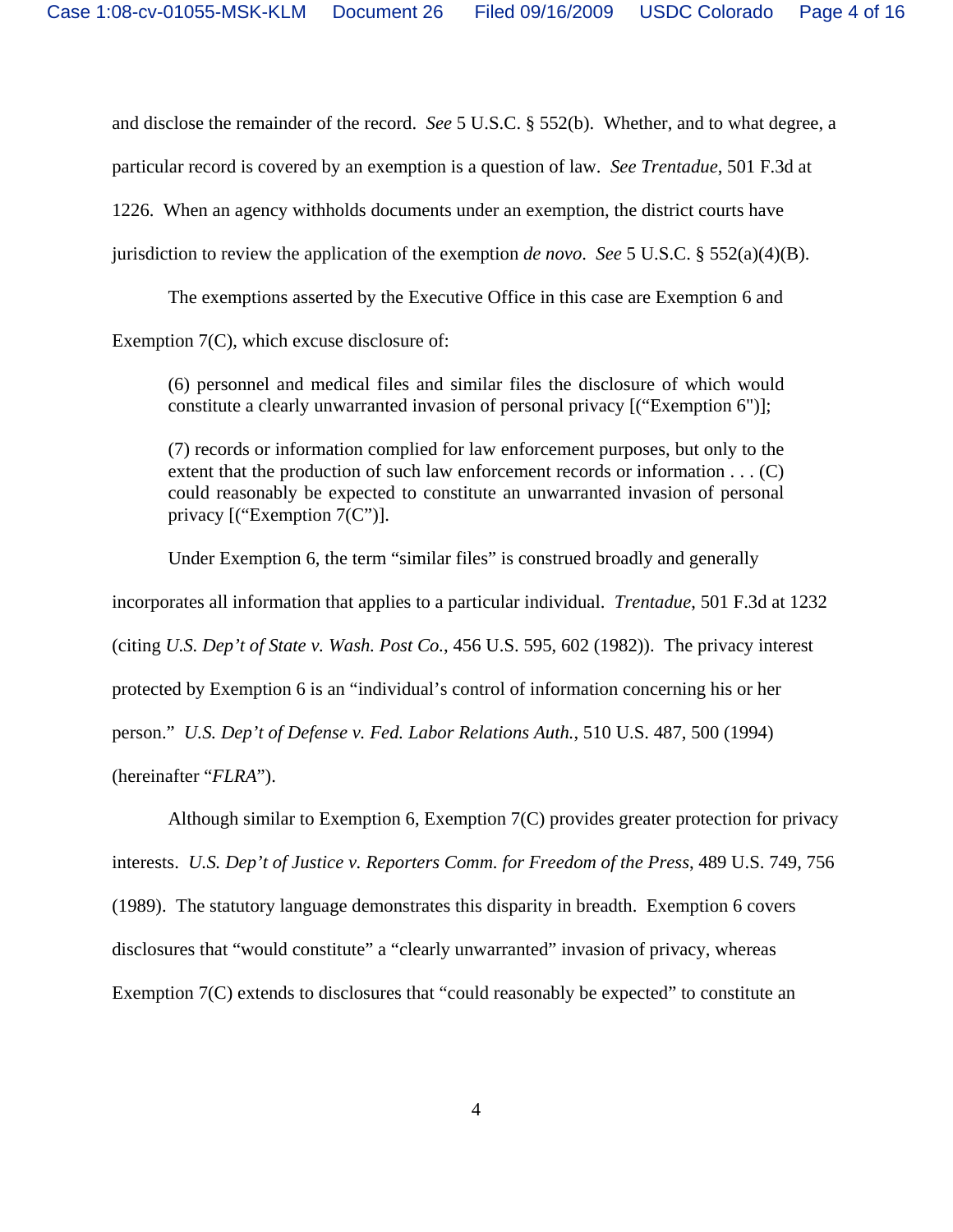"unwarranted" invasion of privacy.<sup>4</sup>

To determine whether and to what degree either exemption authorizes the government to withhold disclosure, a court must balance the public interest in disclosure with the private interest at stake. *See id.* at 776. The public interest in disclosure is that which contributes to the public's understanding of government actions or operations. *See FLRA*, 510 U.S. at 495 (quoting *id.* at 775). When privacy interests are at stake, the requesting party must demonstrate a sufficient reason for disclosure by showing that (i) the public interest sought to be advanced is a significant interest and (ii) disclosure would likely advance the articulated public interest. *See Nat'l Archives & Records Admin. v. Favish*, 541 U.S. 157, 172 (2003). If the public interest asserted is to show negligence or improper action by government officials, more than conclusory allegations of government misconduct is required. *See id.* at 174. The requesting party is required to make a meaningful evidentiary showing of the misconduct such that a reasonable person would believe that the alleged misconduct occurred.

The Supreme Court has recognized that with regard to "death scene images" the personal privacy rights under FOIA include those of the family of the deceased. *Id.* at 170. Death scene images include those records that reflect a death, the scene of a death, or pertain to graphic details surrounding a death. For example, death scene images in which families of the deceased have a privacy interest have included suicide scenes, the deceased's last words (Challenger explosion), JFK's autopsy photographs, and MLK's assassination. In recognizing the privacy interest of family members in such records, the Supreme Court examined cultural traditions and

<sup>&</sup>lt;sup>4</sup> These two differences in the statutory language were the products of specific amendments to the statute. *Reporters Comm.*, 489 U.S. at 756.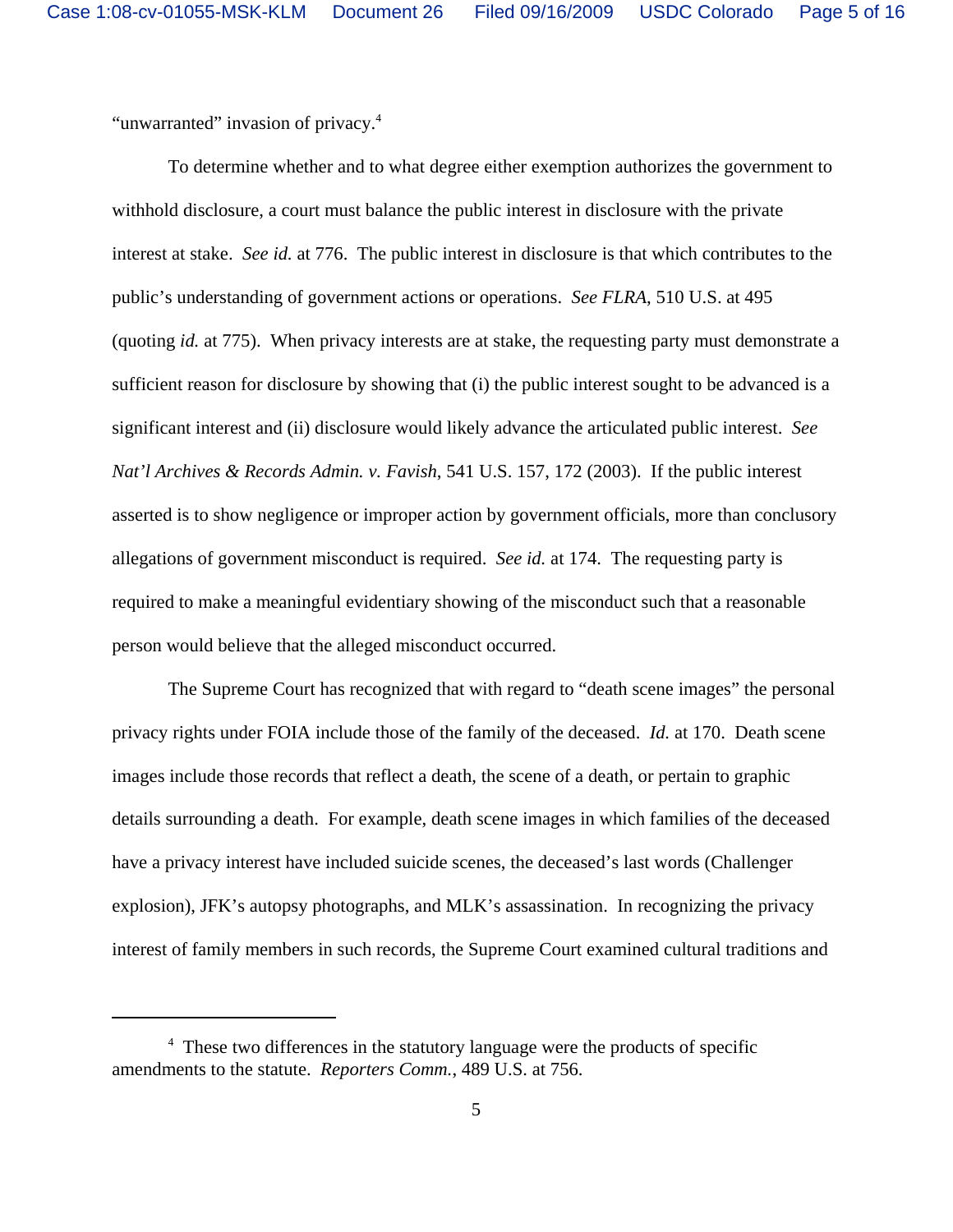common law which respect a family's right to control the disposition of the body of a loved one as well as posthumous photographs of the deceased. Cultural norms and common law traditions recognize a family's need to honor and mourn their loved one without interference from the public. Indeed, the Supreme Court reasoned that "personal privacy" must include a family's privacy rights, otherwise perpetrators of crimes could use FOIA to obtain and publish the death scene images of their victims, an untenable result.

However, one circuit has held that the government's reliance on an otherwise applicable exemption may be precluded if the information sought was admitted as evidence in a criminal trial. *See Cottone v. Reno*, 193 F.3d 550, 554 (D.C. Cir. 1999).

### A. Autopsy Photographs

Prison Legal News seeks disclosure of the autopsy photographs of Mr. Estrella's body. The Executive Office claims that the photographs have been properly withheld under either Exemption 6 or Exemption 7(C). As Exemption 7(C) is broader than Exemption 6, the Court will begin its analysis with Exemption 7(C).

As a threshold matter, there is no disagreement between the parties that the autopsy photographs were compiled for law enforcement purposes as required by Exemption 7(C). On one side of the balancing test, the public interest in disclosure of the autopsy photographs is limited. Prison Legal News articulates the public interests as: (i) allowing the public to be fully informed about the circumstances of Mr. Estrella's murder; and (ii) allowing the public to scrutinize the circumstances under which the government pursued the death penalty.

With respect to the first articulated interest, the Court observes that the espoused public interest does not necessarily concern a governmental activity. The circumstances of a murder,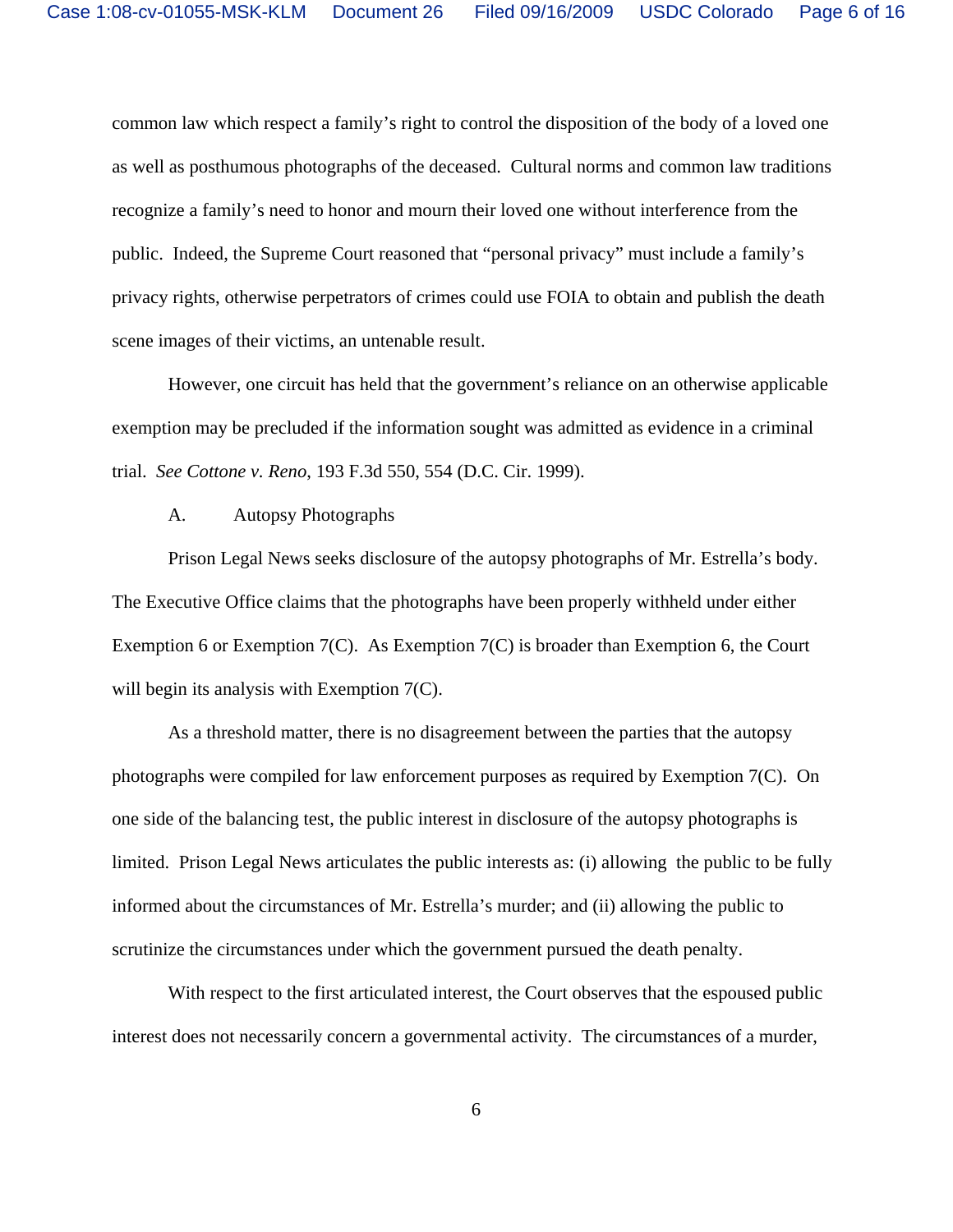even one that occurs in a federal penitentiary, do not alone infer a governmental activity. In this case, there is nothing that directly links the circumstances of Mr. Estrella's murder to a governmental activity. Prison Legal News offers nothing more than vague suggestions that perhaps a governmental employee, practice, or policy had something to do with the murder. It suggests that the BOP did not provide suitable living quarters for the three inmates or was negligent in protecting Mr. Estrella from his cellmates. Such suggestions are insufficient to demonstrate a governmental activity that warrants disclosure of government information. How the BOP responded to Mr. Estrella's murder is arguably a governmental activity, but that takes the Court to the second justification.

The government's request for imposition of the death penalty is clearly a governmental activity. However, Prison Legal News does not tie the autopsy photographs to this decision. There is no showing that some aspect of the photographs caused, influenced, or particularly impacted the government's decision to seek the death penalty. The photographs depict the nature of Mr. Estrella's injuries, but they do not reveal the factors that the government considered in determining that the death penalty was a proper punishment. Therefore, disclosure would at most provide a glimpse into the government's decision to seek the death penalty.

Assuming, without determining, that the autopsy photographs did have some relationship to the government's decision to seek the death penalty, it is also important to note that the jury in each criminal case rejected the government's request. Had the death penalty been imposed against either William or Rudy Sablan, the public's interest in understanding why it was requested and upon what evidence the jury based its determination could be quite significant.

7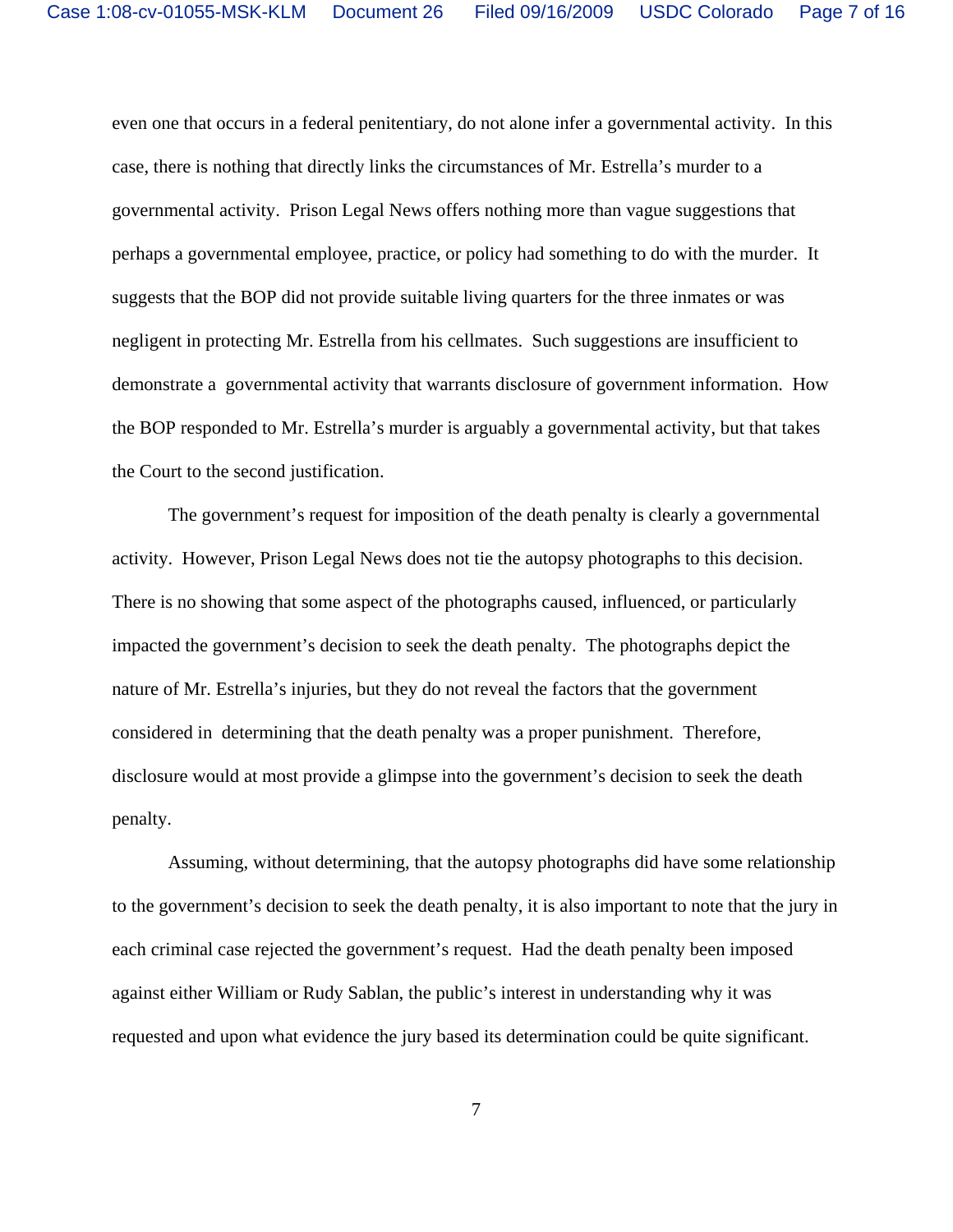Here, however, the public's interest is diminished because the death penalty was not imposed. Under these circumstances a showing of the importance of the public interest and how it ties to the autopsy photographs must be more nuanced and specific. In the absence of such a showing, the Court finds that the public interest in the autopsy photographs to be small.

On the other side of the balancing analysis is the family's privacy interest. In this case, it is significant.<sup>5</sup> Mr. Estrella's sister and aunt are close relatives that hold a privacy right in the photographs of his autopsy. The autopsy photographs show, in detail, the exceptionally heinous nature of Mr. Estrella's injuries. Given the graphic nature of the photographs, public dissemination of these images could impede the family's ability to mourn Mr. Estrella's death in private and achieve emotional closure.

Balancing the family's strong privacy interest against the public's interest in disclosure to evaluate the government's choice to pursue the death penalty, the Court concludes that the disclosure could reasonably result in an unwarranted invasion of privacy. Therefore, the Court finds that Exemption  $7(C)$  applies to the autopsy photographs.<sup>6</sup>

B. Video

Prison Legal News also seeks disclosure of the video depicting the treatment of Mr.

<sup>&</sup>lt;sup>5</sup> The Court finds Prison Legal News's suggestion that Mr. Estrella's family has no privacy interest in the autopsy photographs because they did not submit affidavits asserting this right unpersuasive. Exemption 7(C) does not require an assertion of the right to privacy, but protects against disclosure that could "reasonably be expected to constitute an unwarranted invasion of personal privacy." The Court also concludes that Mr. Estrella's family did not waive its privacy rights by not objecting to the government's use of the video and autopsy photographs in the trials. It was the government's, not the family's, decision to use the materials at trial and, therefore, such use did not waive the family's privacy interests. *See Sherman v. U.S. Dep't of the Army*, 244 F.3d 357, 364 (5th Cir. 2001).

<sup>6</sup> Because Exemption 7(C) applies, analysis of Exemption 6 is not necessary.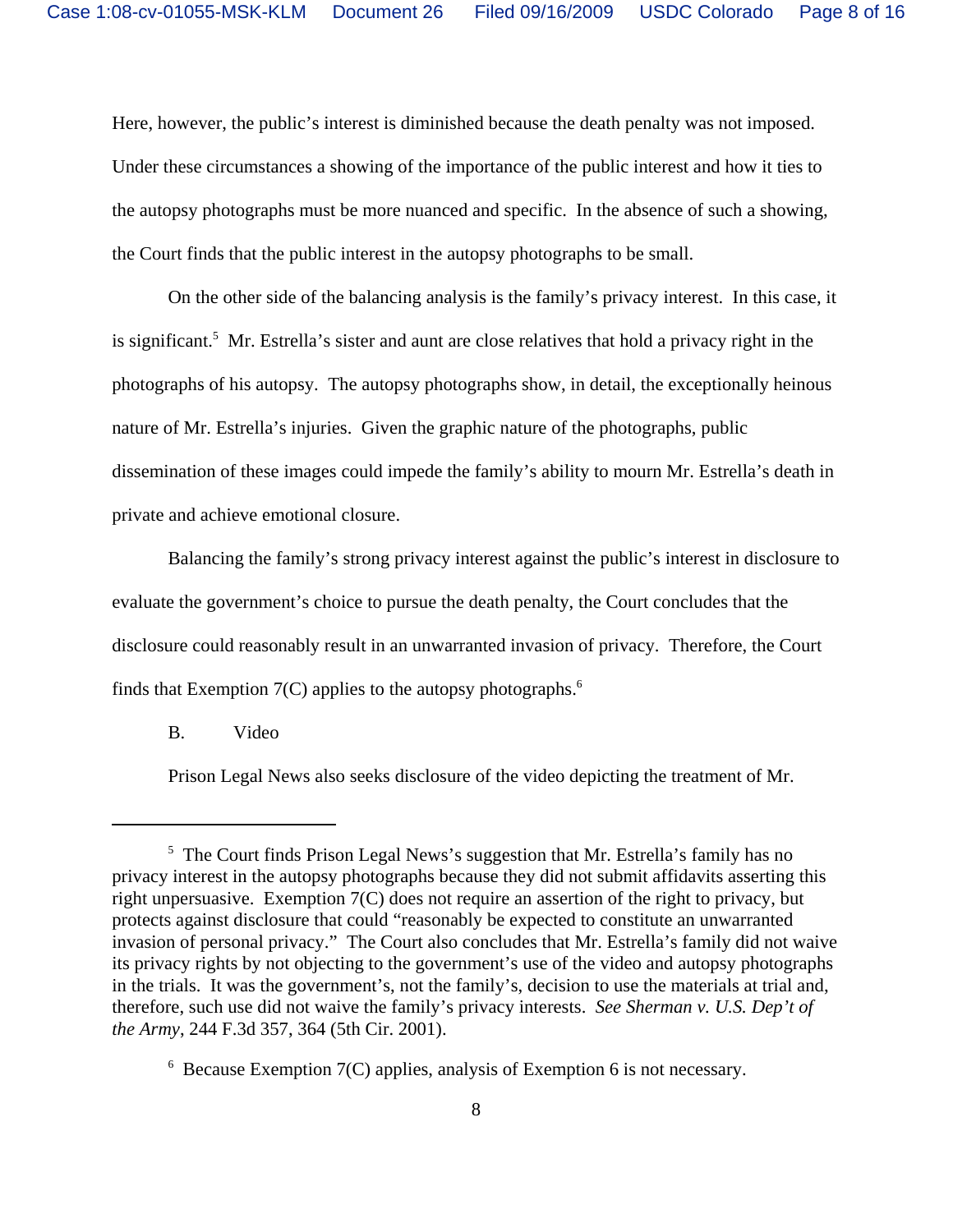Estrella's body following his murder. The Executive Office again asserts that both Exemption 6 and Exemption 7(C) justify its withholding of the video. The Court begins with an analysis of Exemption 7(C).

Again, there is no disagreement between the parties that the video was created for law enforcement purposes as required by Exemption 7(C). After *in camera* review of the video, the Court finds that the video can be divided into two distinct, segregable portions: (i) William and Rudy Sablan's actions within the prison cell ("Section One") and (ii) the BOP's treatment of William and Rudy Sablan during and after their removal from the cell ("Section Two").<sup>7</sup> Mr. Estrella's body and injuries are clearly visible in Section One; they are completely omitted in Section Two.

As to Section Two, the analysis is straightforward. Section Two falls within the scope of FOIA because it depicts the government's operations with respect to dealing with William and Rudy Sablan following the murder. In addition, there is no family privacy interest at issue because these are not death scene images. There are, however, portions in Section Two that depict William or Rudy Sablan's genitalia. As to these portions, the Sablans have a privacy interest. *See Poe v. Leonard*, 282 F.3d 123, 138–39 (2d Cir. 2001). In the absence of any apparent public interest relative to views of the Sablans' genitalia, the Court concludes that disclosure of the video without obscuring their genitalia could reasonably be expected to constitute an unwarranted invasion of their personal privacy. Therefore, with the exception of

 $7$  Section One runs from the beginning of the video up through time-code 15:52 of the entire video. Section Two runs from time-code 15:52 through the end of the video. Time-code 15:52 occurs at approximately 3:52:07 a.m. as identified in the video.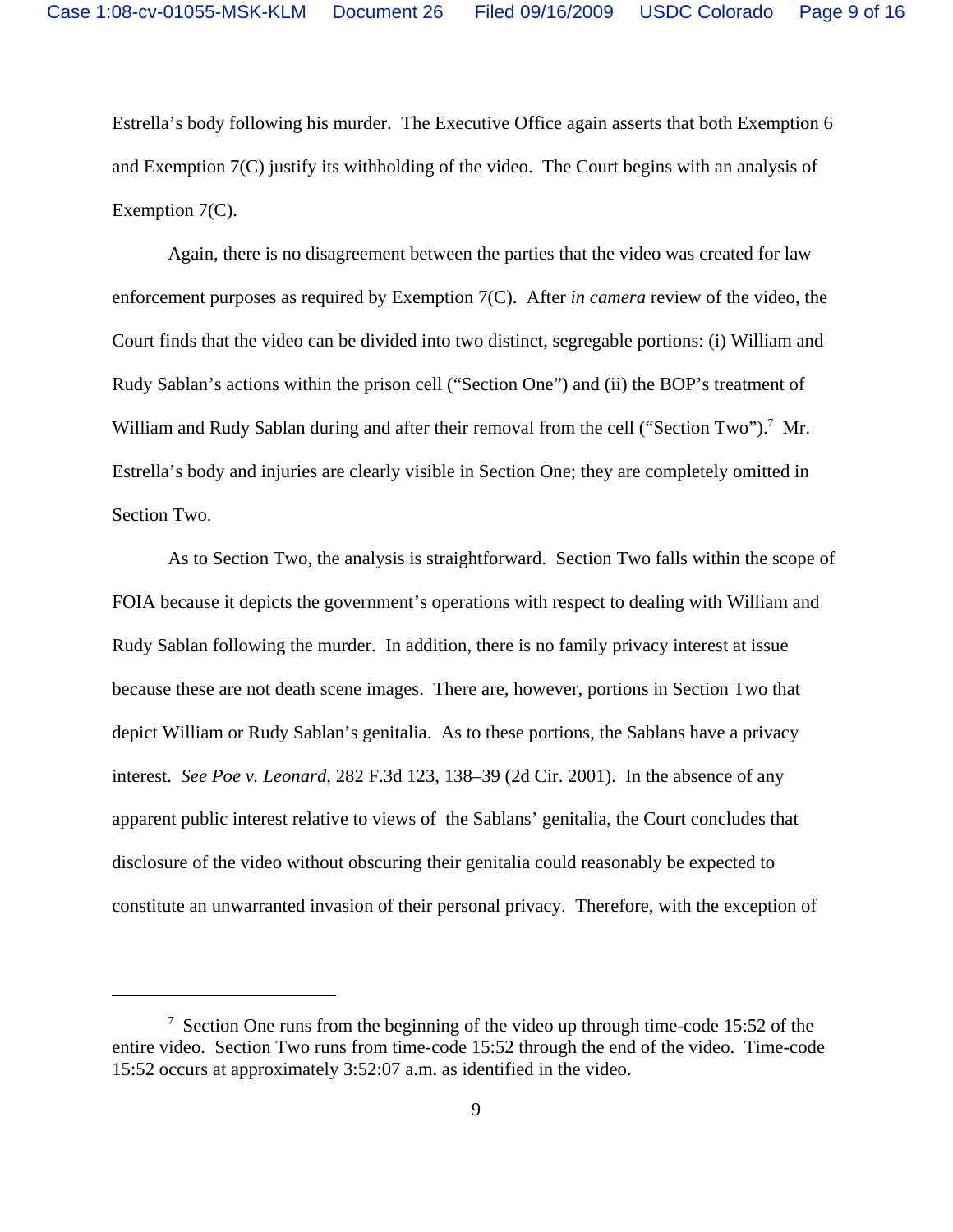the portions of Section Two depicting the genitalia of William and Rudy Sablan,<sup>8</sup> the Court concludes that no exemption excuses the release of Section Two.

With respect to Section One, the Court's analysis is similar to that applied with regard to the autopsy photographs. Prison Legal News argues that disclosure would allow the public to scrutinize the BOP's operations at USP-Florence, the size of the prison cell, the alleged intoxication of William and Rudy Sablan, the lack of a timely response by the BOP, the sharp weapon used in mutilating Mr. Estrella's body, and the government's decision to pursue the death penalty. Of these articulated public interests, only the size of the cell, the timeliness of the response of BOP officials, and the government's decision to seek the death penalty relate to governmental activity. Although at least some of these are arguably significant interests that would be advanced by release of the video, others are not so clear. For example, the size of the cell is not unique to the video, and the response time is not apparent from the video, alone, because it does not reveal when BOP authorities became aware of the activities in the cell. As to these aspects, Prison Legal News offers little justification for disclosure—merely an insinuation of governmental action/inaction. As to the treatment of Mr. Estrella's body, as noted earlier, the jury's rejection of the government's request for imposition of the death penalty reduces public interest in the decision. In addition, the horrendous manner in which the murder occurred which creates a public interest also is the characteristic that most greatly impacts the privacy interest of Mr. Estrella's family.

Mr. Estrella's family has a strong privacy interest similar to that which they have in the

<sup>&</sup>lt;sup>8</sup> The portions of Section Two that depict William or Rudy Sablan's genitalia should be electronically or otherwise obscured to preserve their privacy interests.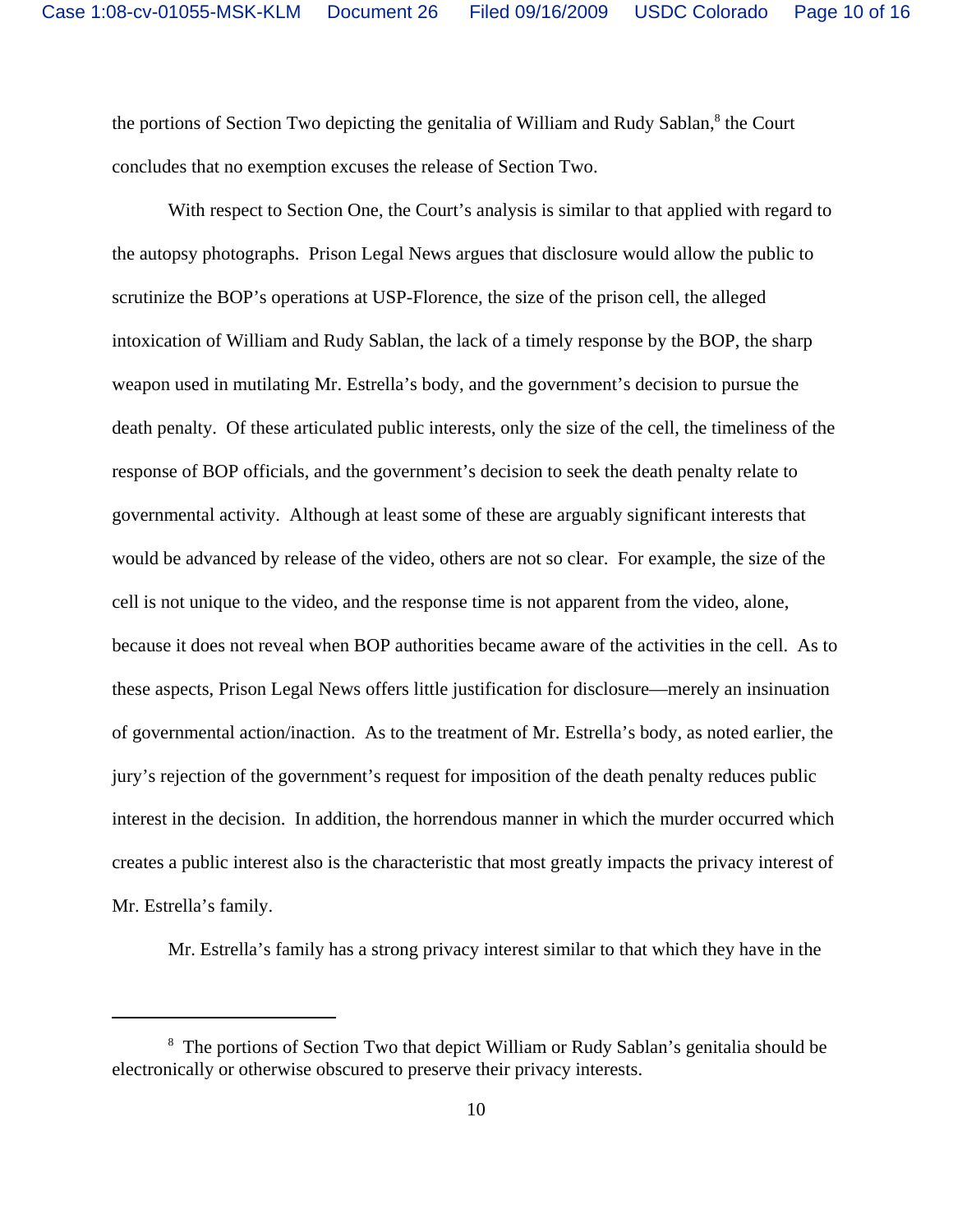autopsy photographs. The video includes graphic images of Mr. Estrella's body and injuries, which, in many ways, are more graphic than the autopsy photographs because the video was taken at the scene with the perpetrators present and continuing to act and comment. Indeed, the video depicts William Sablan's brutal treatment of Mr. Estrella's body following the murder. As noted earlier, public display or dissemination of these images would likely interfere with the family's ability to mourn Mr. Estrella's death and achieve emotional closure.

The Court concludes that upon balancing the factors, the asserted public interests do not outweigh the family's privacy interest. Therefore, with respect to Section One, the Court concludes that Exemption  $7(C)$  is applicable.<sup>9</sup>

Although neither party has addressed segregation of the audio track from the video track, the Court addresses this issue as part of its *de novo* review. After close *in camera* review, the Court finds that the only audio portion evidencing governmental activity is that accompanying Section One. As to this section, it is the statements of BOP officials that reflect governmental action; the statements by William and Rudy Sablan fail to shed light on the government's activities. Because Mr. Estrella's family has no privacy interest in statements by BOP officials, the statements are not subject to either Exemption 6 or 7(C). Accordingly, the statements of BOP officials in Section One are subject to disclosure under FOIA.

C. Public Domain

Notwithstanding any exemption, Prison Legal News argues that the video and autopsy photographs entered the public domain when they were admitted as evidence at the Sablan trials. Because they entered the "public domain", Prison Legal News contends that no exemption

<sup>&</sup>lt;sup>9</sup> Therefore, analysis of Exemption 6 is not necessary.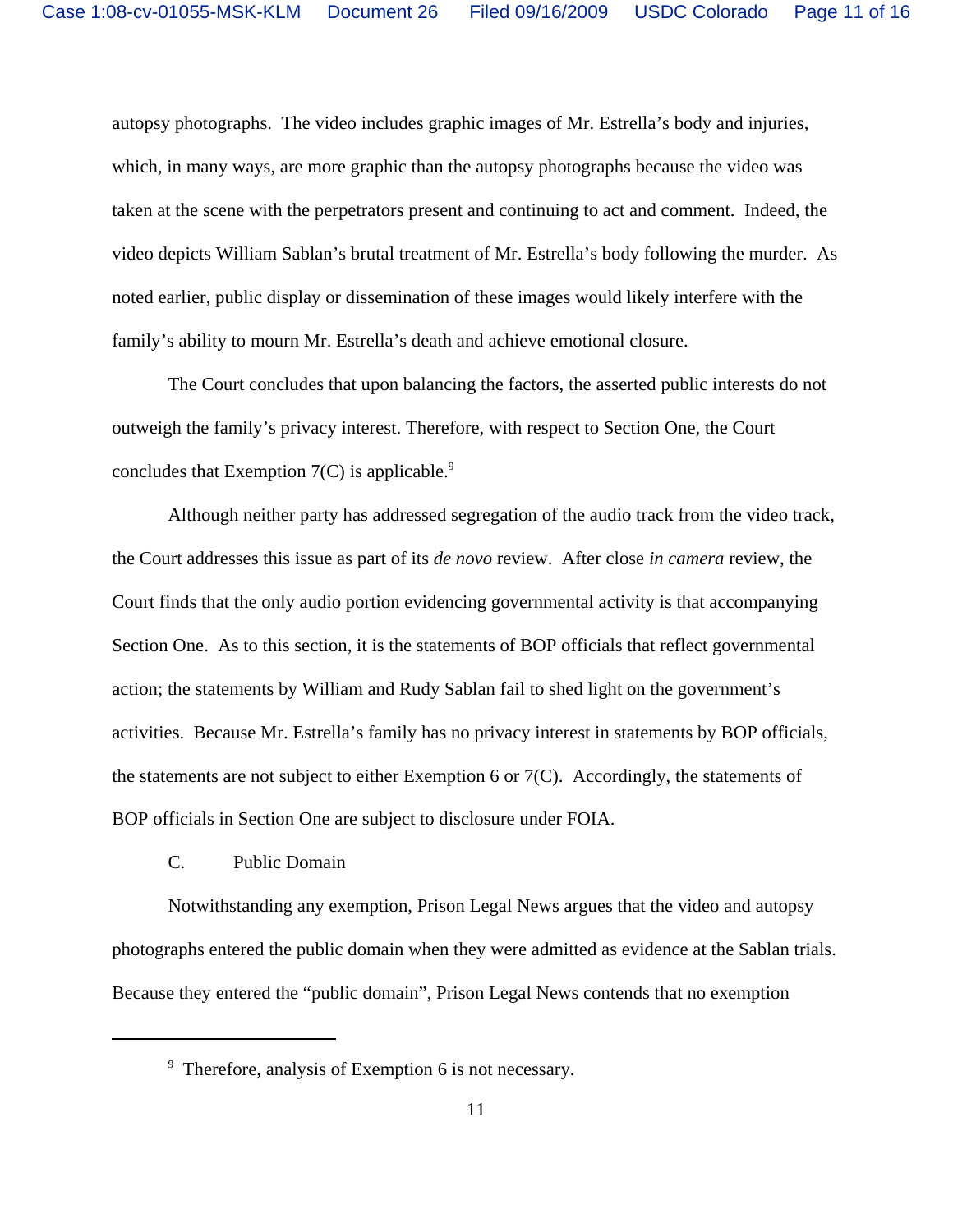applies. Prison Legal News bases this argument upon the opinion of the D.C. Circuit in *Cottone v. Reno*, 193 F.3d 550, 554 (D.C. Cir. 1999). Due to distinguishable facts, the Court finds the reasoning in *Cottone* unpersuasive.

As in this case, in *Cottone,* evidence presented in a criminal trial was later sought through a FOIA request. Mr. Cottone was convicted, then requested copies of documents and tape recordings that mentioned his name, including wiretap tapes used at his trial. The government disclosed many documents and two tape recordings, which it heavily redacted. The government claimed Exemption 310 excused disclosure of certain wiretap tape recordings because Title III of the Omnibus Crime Control and Safe Streets Act of 1968 ("Title III") required secrecy of intercepted material. Mr. Cottone argued that the government had waived Exemption 3 by playing the tape recordings at his trial. He characterized the presentation of the evidence at trial as it having been placed in the "public domain".

The D.C. Circuit observed that Exemption 3 and Title III would ordinarily excuse the disclosure of the wiretapped recordings under FOIA. The D.C. Circuit referred to the wiretap evidence as having entered the "public domain", but it essentially reasoned that when the government made the information public by presenting it at trial, there was no purpose for maintaining its secrecy. Essentially, the government had waived its right to assert a secrecy interest or obligation under Exemption 3.

 $10$  Exemption 3 excuses disclosure for matters that are:

specifically exempted from disclosure by statute (other than section 552b of this title), provided that such statute (A) requires that the matters be withheld from the public in such a manner as to leave no discretion on the issue, or (B) establishes particular criteria for withholding or refers to particular types of matters to be withheld[.]

<sup>5</sup> U.S.C. § 552(b)(3).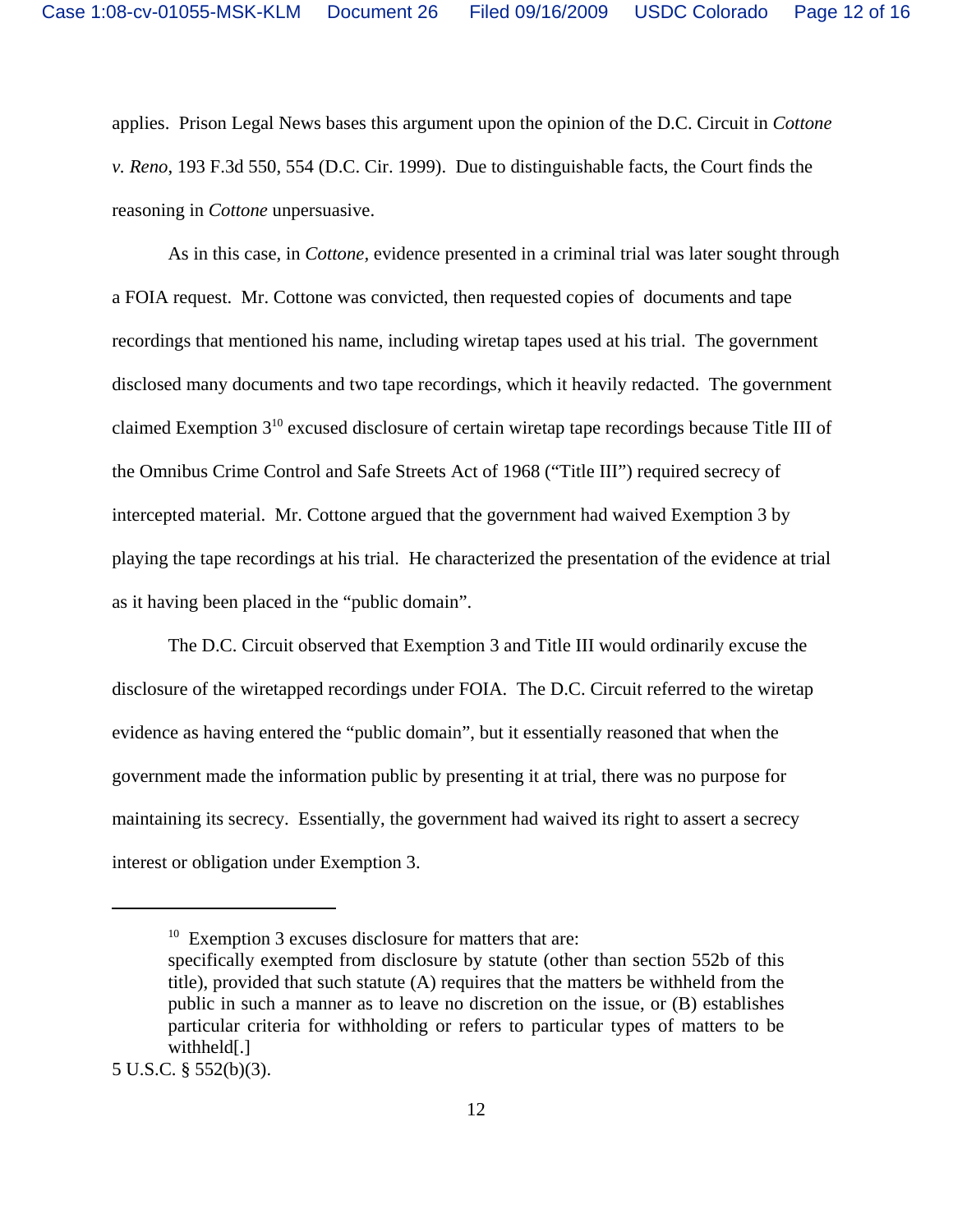*Cottone* is limited by its facts and its reasoning. First, and most importantly, *Cottone* concerns only Exemption 3, which addresses governmental obligations to maintain confidentiality of certain information. Exemption 3 does not address individual privacy rights. The court in *Cottone* dealt with two competing public interests—the public interest in disclosure and the public interest in maintaining the secrecy of certain governmental information. It did not address a balancing between a public interest in disclosure and individual privacy rights such as those of family members in materials that reflect the death of their beloved. Second, implicit in *Cottone* is an underlying notion that the government could waive its right or extinguish its obligation to keep information secret through its prosecutorial actions. The court did not address, nor did it need to address, whether the government in its prosecutorial capacity can waive or extinguish privacy rights of individuals. As to this issue, Prison Legal News has not cited and the Court is not aware of any court that has determined that the public domain doctrine as applied in *Cottone* trumps personal privacy interests under FOIA. Indeed, the Fifth Circuit has declined to extend the *Cottone* reasoning in this way. *See Sherman v. U.S. Dep't of the Army*, 244 F.3d 357, 364 n.13 (5th Cir. 2001).

With these limitations, *Cottone* offers little guidance to this Court. It simply does not stand for the proposition asserted by Prison Legal News that once evidence is presented at trial, that it has entered the public domain and therefore all privacy interests under FOIA are extinguished. Undoubtedly, there could be circumstances where information is so public that it might negate a personal privacy exemption under FOIA.<sup>11</sup> One could imagine, for example, death scene material that has become so widespread in the media or on the internet that

 $11$  Or it could eliminate the need for a FOIA request.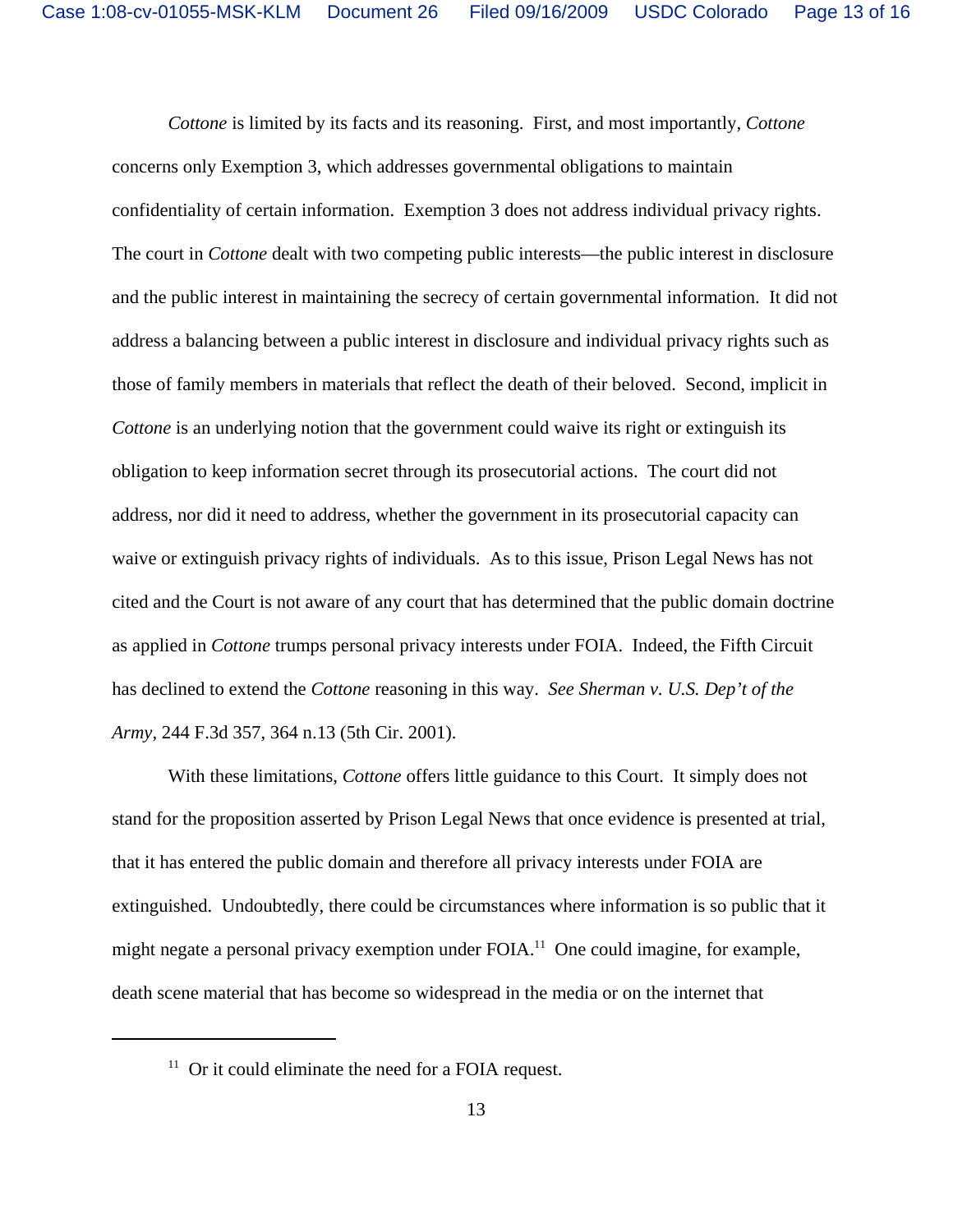maintaining the privacy interest of a deceased's family is impractical. One could also imagine that a person with a privacy interest could waive such interest by voluntarily disclosing death scene material to the media or voluntarily testifying with regard to it during a trial or another legal proceeding.

There has been no showing in this case, however, of such circumstances. It does not appear that the autopsy photographs or the video entered the public domain except as part of the Sablan trials and trial record. With regard to that record, the government may have waived it's right to assert an interest in confidentiality of the information, but one cannot assume that it waived the individual privacy rights of Mr. Estrella's family. Ordinarily, family members of a murder victim do not decide whether a trial occurs nor control the selection of the evidence to be admitted. Therefore, the presentation of evidence in which they have a privacy right at a criminal trial would not automatically constitute a waiver of their rights. Indeed, no showing of any waiver by Mr. Estrella's family has been made.

Even assuming that some waiver had been shown, this Court would nevertheless be cautious in concluding that presentation of evidence in a criminal trial would automatically vitiate individual privacy rights under a FOIA exemption. In *Reporters Comm.*, 489 U.S. at 763–70, the Supreme Court recognized that privacy interests are not necessarily extinguished by previous limited public disclosure. *Reporters Comm.* addressed disclosure of an individual's "rap sheet"—the government's comprehensive compilation of public criminal records on a particular individual. The Supreme Court reasoned that because the passage of time and/or the limited circumstances of the earlier disclosure could result in the information being forgotten, it was possible for an individual to maintain a privacy interest in the information regardless of the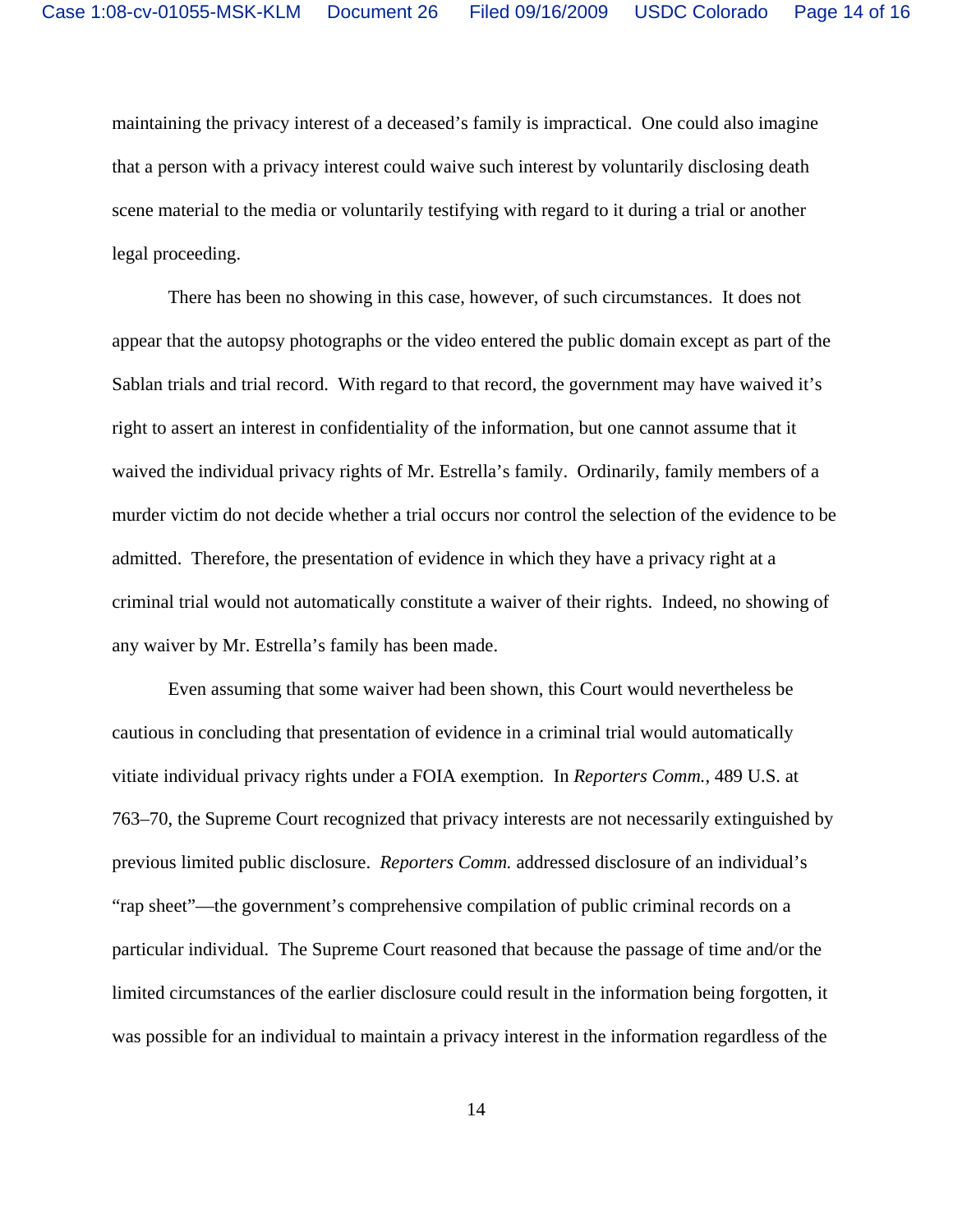previous disclosure. Therefore, the Supreme Court categorically concluded that further disclosure of the rap sheets could reasonably be expected to invade the individual's privacy, notwithstanding that the information was otherwise publicly available.

Here, the scope of the public exposure associated with a criminal trial is vastly different from the public exposure that can result from the release of the same information pursuant to FOIA. A trial is of limited duration, and once completed, the evidence presented becomes part of the trial record. This record may never have public exposure, and even under the worst of circumstances - a reversal of a conviction and subsequent retrial - the death scene evidence would have public exposure only for a limited time and a limited purpose. In contrast, the release of death scene material through FOIA is absolute, unrestrained, and perpetual. Once released, the information can be publically displayed, by multiple persons, in multiple venues, and on multiple occasions. A decedent's family would have no expectation that the exposure would necessarily end.

For these reasons, the Court concludes that use of the autopsy records and video at the Sablan trials does not negate the application of Exemption 7(C).

#### **IT IS THEREFORE ORDERED** that:

- (1) Defendant Executive Office for United States Attorneys' Motion for Summary Judgment **(#18)** is **GRANTED IN PART AND DENIED IN PART**.
- (2) Prison Legal News's Motion for Summary Judgment **(#20)** IS **GRANTED IN PART AND DENIED IN PART**.
- (3) Defendant Executive Office shall disclose to Plaintiff Prison Legal News only (i) the portion of the video that does not depict Mr. Estrella's body (Section Two - all